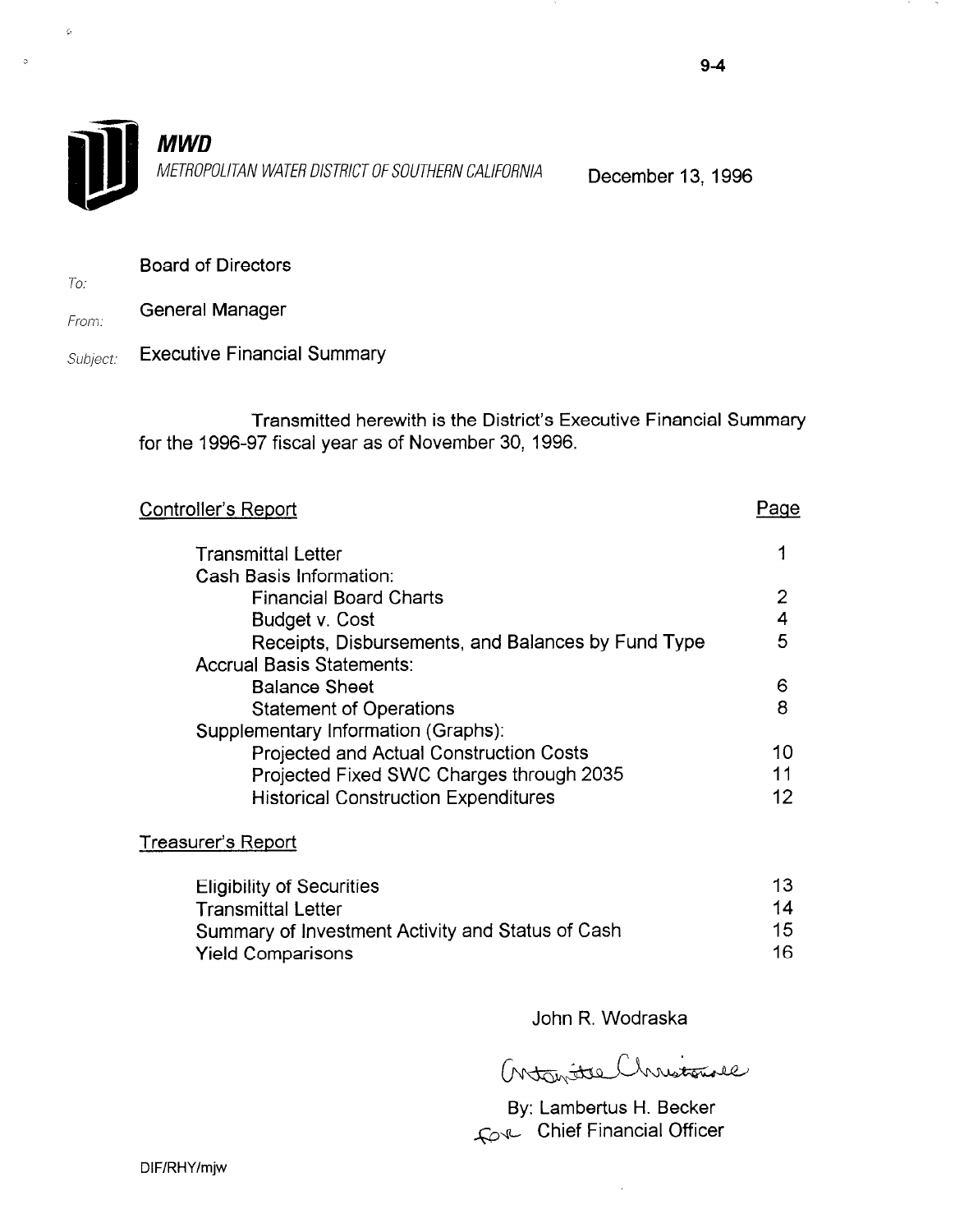



December 13, 1996

 $T_{\text{O}}$ : Board of Directors

- From: **General Manager**
- **Subject:** Executive Financial Summary

Transmitted herewith is the Monthly Financial Summary as of November 30, 1996. Included in the report are the following statements.

- <sup>0</sup>Financial Board Charts
- Budget v. Cost Report
- Statement of Receipts, Disbursements, and Balances by Fund
- **Balance Sheet**
- Statement of Operations--Accrual Basis
- Supplementary Information

There were no appropriations closed in the month of November 1996.

Surd I Heulan

Encl.

DIF/RHY/mjw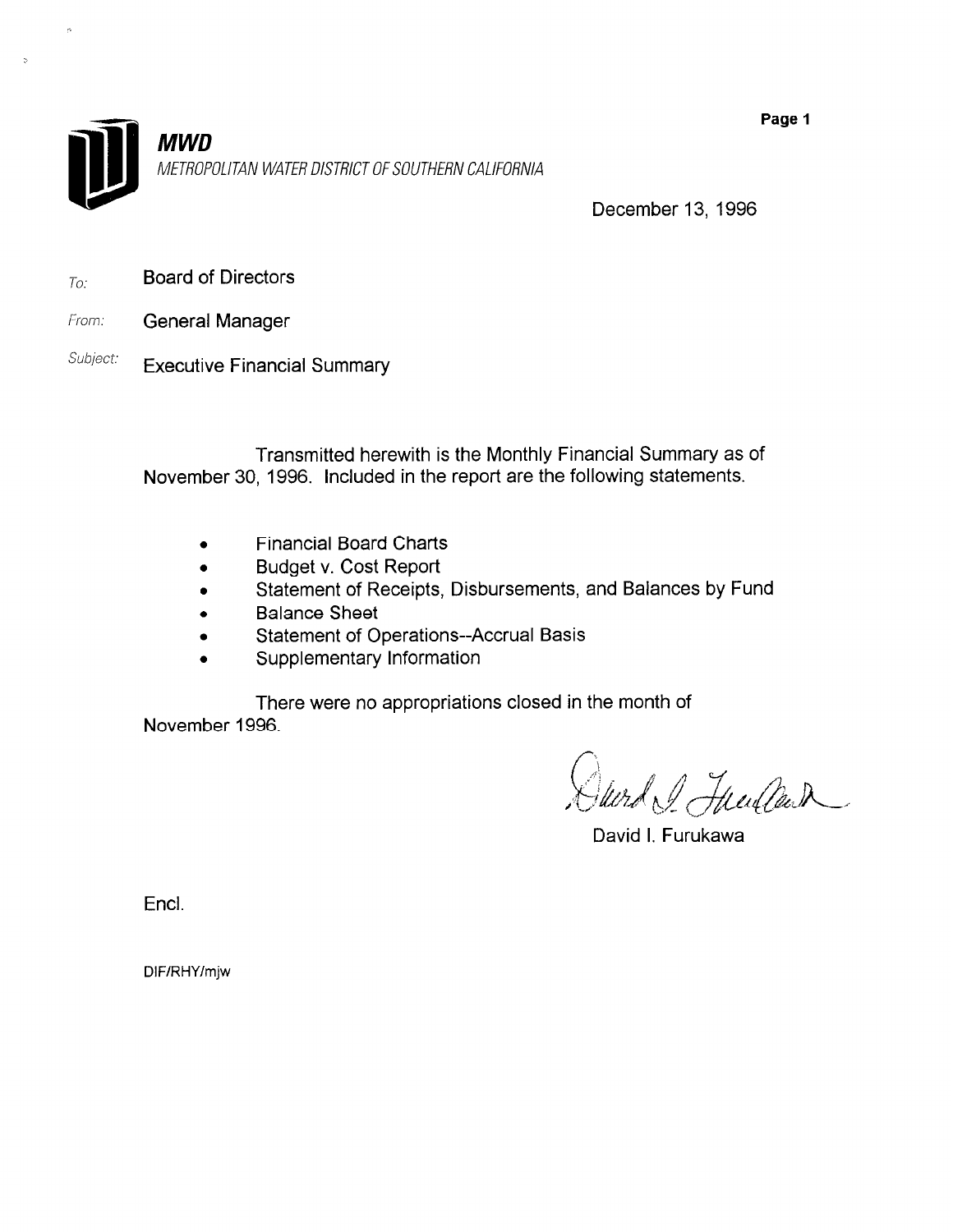



Page 2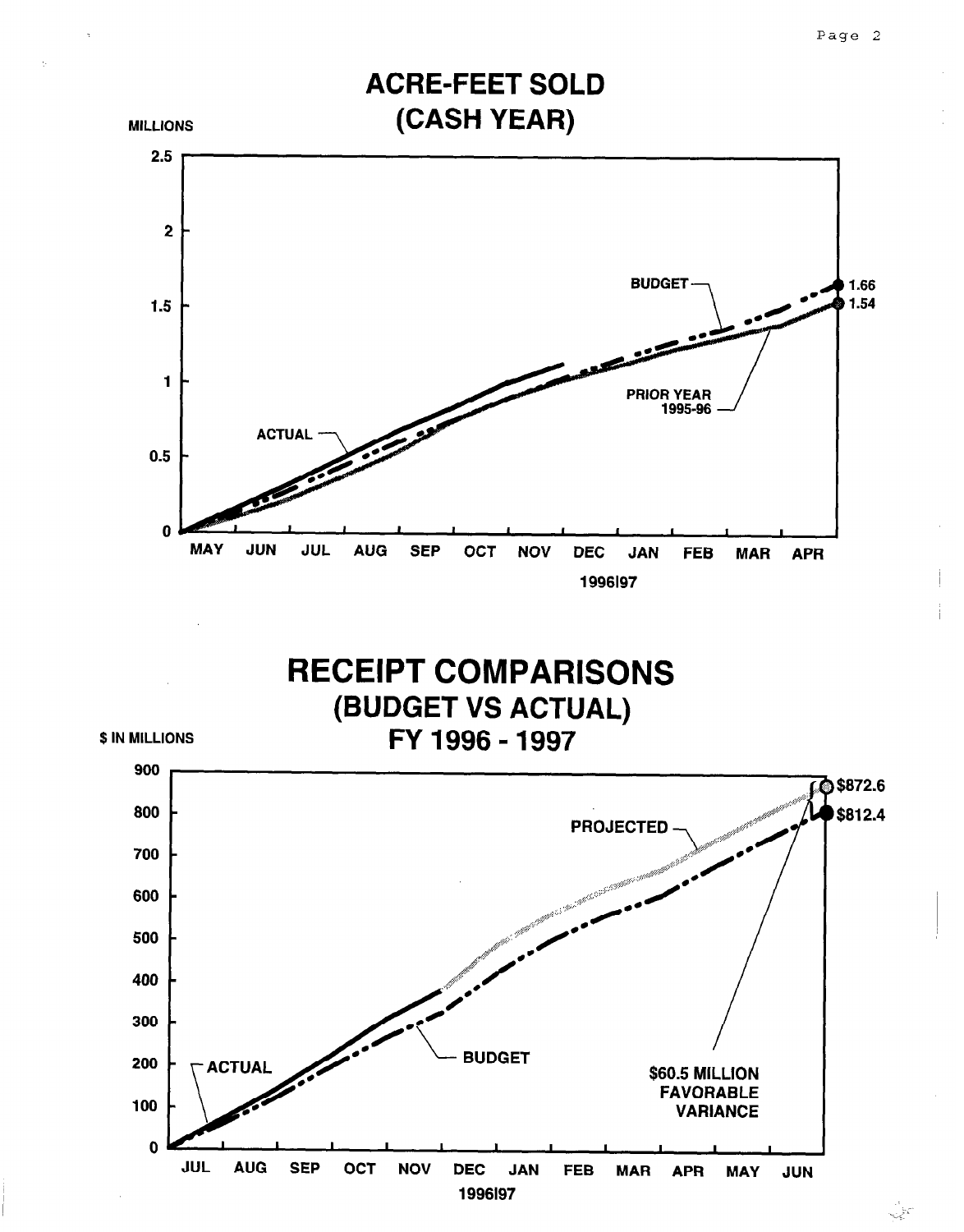Page 3



# APPROPRIATIONS APPROVED TO DATE AND CONSTRUCTION FUNDS BALANCE AS OF OCTOBER 31,1996

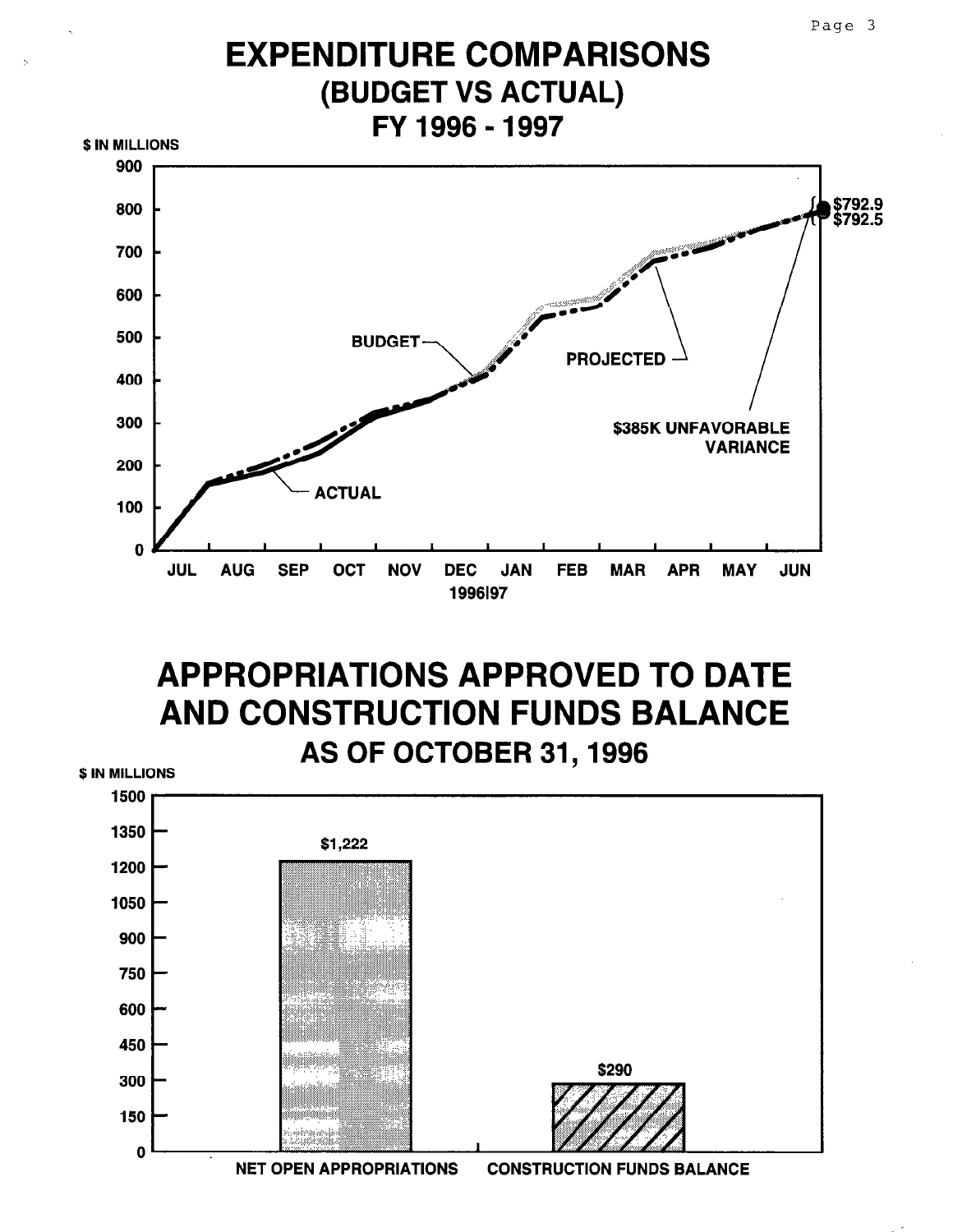## **BUDGET VS. COST REPORT CASH BASIS**

(\$in Thousands)

|                                                                     | <b>ANNUAL</b><br><b>BUDGET</b>           | <b>BUDGET</b><br><b>THRU</b><br>November 1996 | <b>ACTUAL</b><br><b>THRU</b><br>November 1996 | <b>DOLLARS</b> | <b>VARIANCE</b><br><b>PERCENT</b> | $X-REF.(2)$ |
|---------------------------------------------------------------------|------------------------------------------|-----------------------------------------------|-----------------------------------------------|----------------|-----------------------------------|-------------|
| <b>RECEIPTS</b>                                                     |                                          |                                               |                                               |                |                                   |             |
| <b>WATER SALES</b>                                                  | \$602,681                                | \$284,275                                     | \$323,053                                     | \$38,778       | 13.6%                             |             |
| <b>TAXES</b>                                                        | 82,620                                   | 9,812                                         | 9,104                                         | (708)          | $-7.2%$                           |             |
| <b>INTEREST</b>                                                     | 47,280                                   | 17,706                                        | 21,756                                        | 4,050          | 22.9%                             |             |
| <b>ISALE OF HYDROELECTRIC POWER</b>                                 | 12,035                                   | 5,568                                         | 7,802                                         | 2,234          | 40.1%                             |             |
| <b>READINESS-TO-SERVE CHARGES</b><br>CONNECTION MAINTENANCE CHARGES | 64,050<br>2,978                          | 6,704<br>1,240                                | 7,045<br>1,201                                | 341<br>(39)    | 5.1%<br>$-3.1%$                   |             |
| <b>OTHER</b>                                                        | 750                                      | 310                                           | 8,724                                         | 8,414          | 2714.2%                           |             |
| <b>TOTAL RECEIPTS</b>                                               | \$812,394                                | \$325,615                                     | \$378,685                                     | \$53,070       |                                   |             |
| <b>EXPENDITURES</b>                                                 |                                          |                                               |                                               |                |                                   |             |
| O&M                                                                 | 213,268                                  | 88,792                                        | 93,575                                        | (4,783)        | $-5.4%$                           |             |
| <b>OPERATING EQUIPMENT</b>                                          | 7,070                                    | 2,945                                         | 2,098                                         | 847            | 28.8%                             |             |
| <u>STATE WATER SUPPLIES</u>                                         |                                          |                                               |                                               |                |                                   |             |
| <b>SWC CAPITAL</b>                                                  | 139,132                                  | 71,288                                        | 71,288                                        | 0              | 0.0%                              |             |
| <b>SWC OMP&amp;R</b>                                                | 94,517                                   | 37,878                                        | 37,881                                        | (3)            | 0.0%                              |             |
| <b>OFF AQUEDUCT</b>                                                 | 41,916                                   | 14,155                                        | 13,416                                        | 739            | 5.2%                              |             |
| <b>SWC VARIABLE POWER</b>                                           | 9,118                                    | 6,513                                         | 3,817                                         | 2,696          | 41.4%                             |             |
| <b>SWC CREDITS</b>                                                  | (50, 871)                                | (8,756)                                       | (20, 479)                                     | 11,723         | $-133.9%$                         |             |
| <b>BAY DELTA CATEGORY III FUNDING</b>                               | 10,000                                   | 0                                             | 0                                             | Ω              | 0.0%                              |             |
| <b>WATER TRANSFERS \ OPTIONS (1)</b>                                | 1,510                                    | 1,187                                         | 1,187                                         | 0              | 0.0%                              |             |
| <b>COLORADO RIVER SUPPLIES</b>                                      |                                          |                                               |                                               |                |                                   |             |
| <b>IID CAPITAL</b>                                                  | 6,781                                    | 0                                             | 0                                             | 0              | 0.0%                              |             |
| <b>IID O&amp;M AND INDIRECT</b>                                     | 3,779                                    | $\Omega$                                      | 0                                             | 0              | 0.0%                              |             |
| <b>CRA POWER</b>                                                    | 37,364                                   | 16,172                                        | 7,984                                         | 8,188          | 50.6%                             |             |
| <b>MWD CAPITAL PROGRAM</b>                                          |                                          |                                               |                                               |                |                                   |             |
| <b>REVENUE BOND DEBT SERVICE</b>                                    | 106,330                                  | 56,124                                        | 55,537                                        | 587            | 1.0%                              |             |
| G.O. BOND DEBT SERVICE                                              | 56,332                                   | 16,312                                        | 16,284                                        | 28             | 0.2%                              |             |
| COMM. PAPER DEBT SERVICE<br>PAYG CONSTRUCTION                       | 9,974                                    | 3,200<br>42,638                               | 2,055                                         | 1,145          | 35.8%<br>$-55.8%$                 |             |
|                                                                     | 107,000                                  |                                               | 66,419                                        | (23,781)       |                                   |             |
| <b>TOTAL EXPENDITURES</b>                                           | \$793,220                                | \$348,448                                     | \$351,062                                     | (\$2,614)      |                                   |             |
| <b>NET CHANGE IN CASH</b>                                           | \$19,174                                 | (S22, 833)                                    | \$27,623                                      | \$50,456       |                                   |             |
| <b>CONSTRUCTION</b>                                                 |                                          |                                               |                                               |                |                                   |             |
| <b>EXPENDITURES (As Revised)*</b>                                   | $\begin{bmatrix} $517,813 \end{bmatrix}$ | \$184,200                                     | \$156, 151                                    | \$28,049       | $-15.2%$                          |             |

(1) \$34M will be deposited into the Water Transfer Fund during the fiscal year.

(2) Variance explanations will be provided at the end of the second quarter of this fiscal year.

Includes PAYG Construction, also shown in table above.

 $\ddot{\cdot}$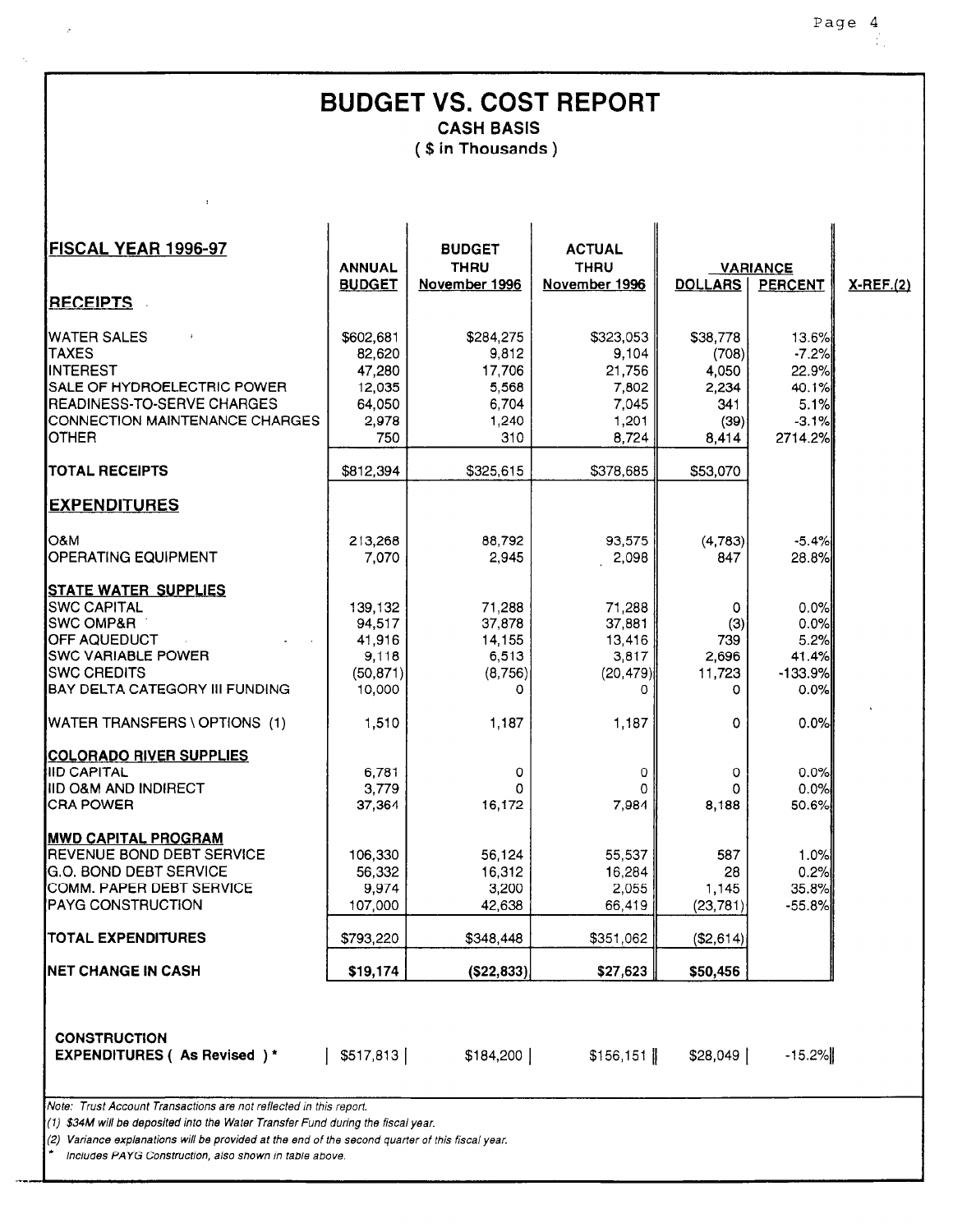#### STATEMENT OF RECEIPTS, DISBURSEMENTS, AND BALANC JULY I,1996 THROUGH NOVEMBER 30,1996

|                                                                 | <b>TOTAL ALL FUNDS</b>                                                                           | <b>OPERATING</b><br><b>FUNDS</b> | <b>STATE CONTRACT</b><br><b>FUNDS</b> | <b>DEBT</b><br><b>SERVICE</b><br><b>FUNDS</b> | <b>RATE</b><br>STABILIZATION PAY-AS-YOU<br><b>FUNDS</b> | <b>GO FUND</b> | <b>REVOLVING</b><br><b>FUNDS</b> | <b>REVENUE BOND</b><br>CONSTRUCTION CONSTRUCTION<br><b>FUNDS</b> | <b>COMMERCIAL</b><br><b>PAPER NOTE</b><br><b>CONSTRUCTION</b> | <b>OTHER</b><br><b>FUNDS</b> |  |  |  |  |
|-----------------------------------------------------------------|--------------------------------------------------------------------------------------------------|----------------------------------|---------------------------------------|-----------------------------------------------|---------------------------------------------------------|----------------|----------------------------------|------------------------------------------------------------------|---------------------------------------------------------------|------------------------------|--|--|--|--|
| <b>CASH AND INVESTMENT</b><br><b>BALANCES - START OF PERIOD</b> | 1,143,189,767.95                                                                                 | 261,950,997.07                   | 64.634.698.78                         |                                               | 125, 266, 366. 19 201, 378, 193. 21 237, 683, 928, 91   |                | 114,461.43                       | 35 406, 156.01                                                   | 40,177,473.85                                                 | 176,577,492.50               |  |  |  |  |
| <b>RECEIPTS</b>                                                 |                                                                                                  |                                  |                                       |                                               |                                                         |                |                                  |                                                                  |                                                               |                              |  |  |  |  |
| <b>Net Tax Collections</b>                                      | 9,104,087.03                                                                                     | 0.00                             | 4,550,109.28                          | 4.553.977.75                                  | 0.00                                                    | 0.00           | 0.00                             | 0.00                                                             | 0.00                                                          | 0.00                         |  |  |  |  |
| <b>Water Sales</b>                                              | 323,053,330.75                                                                                   | 323.053.330.75                   | 0,00                                  | 0.00                                          | 0.00                                                    | 0.00           | 0.00                             | 0.00                                                             | 0.00                                                          | 0.00                         |  |  |  |  |
| Readiness-To-Serve (WSC)                                        | 7,045,073.77                                                                                     | 7,045,073.77                     | 0.00                                  | 0.00                                          | 0.00                                                    | 0.00           | 0.00                             | 0.00                                                             | 0.00                                                          | 0.00                         |  |  |  |  |
| <b>Power Recoveries</b>                                         | 7,802,463.65                                                                                     | 7,802,463.65                     | 0.00                                  | 0.00                                          | 0.00                                                    | 0.00           | 0.00                             | 0.00                                                             | 0.00                                                          | 0.00                         |  |  |  |  |
| Interest on Investments                                         | 28,598,523.68                                                                                    | 8,126,176.24                     | 1,070,767.82                          | 2,208,779.98                                  | 5,410,711.29                                            | 4 941 031 43   | 2,556.78                         | 1.171.749.68                                                     | 935,709.86                                                    | 4.731.040.60                 |  |  |  |  |
| Debt Proceeds                                                   | 70,000,000.00                                                                                    | 0.00                             | 0.00                                  | 0.00                                          | 0.00                                                    | 0.00           | 0.00                             | 0.00                                                             | 70,000,000.00                                                 | 0.00                         |  |  |  |  |
| Reimbursements                                                  | 7,471,891.34                                                                                     | 5,700,873.16                     | 0.00                                  | 0.00                                          | 0.00                                                    | 787.526.24     | 0.00                             | 983.491.94                                                       | 0.00                                                          | 0.00                         |  |  |  |  |
| <b>Other Collections</b>                                        | 9,924,879.07                                                                                     | 9,924,479.07                     | 0.00                                  | 0.00                                          | 0.00                                                    | 400.00         | 0.00                             | 0.00                                                             | 0.00                                                          | 0.00                         |  |  |  |  |
| TOTAL RECEIPTS                                                  | 463.000.249.29<br>361 652 396 64<br>5,620,877.10<br>6,762,757.73<br>5.410.711.29<br>5.728.957.67 |                                  |                                       |                                               |                                                         |                |                                  | 2,155,241.62                                                     | 70,935,709.86                                                 | 4,731,040.60                 |  |  |  |  |
| <b>INTER-FUND TRANSACTIONS</b>                                  |                                                                                                  |                                  |                                       |                                               |                                                         |                |                                  |                                                                  |                                                               |                              |  |  |  |  |
| Inter-Fund Transfers                                            | (0.00)                                                                                           | (86,352,381.70)                  | 43.000.000.00                         | 42.748.687.46                                 | 0.00                                                    | 0.00           | 0.00                             | 0.00                                                             | 0.00                                                          | 603.694.24                   |  |  |  |  |
| TOTAL INTER-FUND TRANSACTIONS                                   | (0.00)                                                                                           | (86,352,381.70)                  | 43,000,000.00                         | 42 748 687 46                                 | 0.00                                                    | 0.00           | 0.00                             | 0,00                                                             | 0.00                                                          | 603,694.24                   |  |  |  |  |
| <b>DISBURSEMENTS - NET</b>                                      |                                                                                                  |                                  |                                       |                                               |                                                         |                |                                  |                                                                  |                                                               |                              |  |  |  |  |
| <b>Operations &amp; Maintenance</b>                             | 90,814,744.03                                                                                    | 90,814,744.03                    | 0.00                                  | 0.00                                          | 0.00                                                    | 0.00           | 0.00                             | 0.00                                                             | 0.00                                                          | 0.00                         |  |  |  |  |
| <b>Operating Equipment - Net</b>                                | 2,251,330.03                                                                                     | 2,251,330.03                     | 0.00                                  | 0.00                                          | 0.00                                                    | 0.00           | 0,00                             | 0.00                                                             | 0.00                                                          | 0.00                         |  |  |  |  |
| Operating Supplies Inventory                                    | 5,154.12                                                                                         | 5,154.12                         | 0.00                                  | 0.00                                          | 0.00                                                    | 0,00           | 0.00                             | 0.00                                                             | 0.00                                                          | 0.00                         |  |  |  |  |
| Undistributed Payroll (Net)                                     | 5,246,043.94                                                                                     | 5,246,043.94                     | 0.00                                  | 0.00                                          | 0.00                                                    | 0.00           | 0.00                             | 0.00                                                             | 0.00                                                          | 0.00                         |  |  |  |  |
| Construction                                                    | 162.578.175.24                                                                                   | 907,844.55                       | 0.00                                  | 0.00                                          | 0.00                                                    | 70,955,147.25  | 214.40                           | 25,978,454.67                                                    | 64,736,514.37                                                 | 0,00                         |  |  |  |  |
| <b>DWR - Capital Payments</b>                                   | 71,287,693.00                                                                                    | 0.00                             | 71.287.693.00                         | 0.00                                          | 0,00                                                    | 0,00           | 0.00                             | 0.00                                                             | 0.00                                                          | 0.00                         |  |  |  |  |
| DWR - Minimum O&M                                               | 37,880,769,00                                                                                    | 37.880.769.00                    | 0.00                                  | 0.00                                          | 0.00                                                    | 0.00           | 0.00                             | 0.00                                                             | 0.00                                                          | 0.00                         |  |  |  |  |
| <b>Off Aqueduct Facilities</b>                                  | 13.415.780.00                                                                                    | 5,627,919.00                     | 7,787,861.00                          | 0.00                                          | 0.00                                                    | 0.00           | 0.00                             | 0.00                                                             | 0.00                                                          | 0.00                         |  |  |  |  |
| CRA - Power                                                     | 7,984,550.79                                                                                     | 7,984,550.79                     | 0.00                                  | 0.00                                          | 0.00                                                    | 0.00           | 0.00                             | 0.00                                                             | 0.00                                                          | 0.00                         |  |  |  |  |
| <b>SWC - Variable Power</b>                                     | 3817188.00                                                                                       | 3,817,188.00                     | 0.00                                  | 0.00                                          | 0.00                                                    | 0.00           | 0.00                             | 0.00                                                             | 0.00                                                          | 0.00                         |  |  |  |  |
| <b>SWC - Credit</b>                                             | (13,884,833.00)                                                                                  | (1,679,237.45)                   | (12, 205, 595, 55)                    | 0.00                                          | 0,00                                                    | 0,00           | 0.00                             | 0.00                                                             | 0.00                                                          | 0.00                         |  |  |  |  |
| <b>DWR - Water Bank/Transfer/Options</b>                        | 1.186,632.80                                                                                     | 1,186,632.80                     | 0.00                                  | 0.00                                          | 0.00                                                    | 0.00           | 0.00                             | 0.00                                                             | 0.00                                                          | 0.00                         |  |  |  |  |
| To MWDOC - Allen-McColloch Ppl                                  | 0.00                                                                                             | 0.00                             | 0.00                                  | 0.00                                          | 0.00                                                    | 0.00           | 0.00                             | 0.00                                                             | 0.00                                                          | 0.00                         |  |  |  |  |
| Debt Service on MWD Bonds                                       | 77.782.379.13                                                                                    | 0.00                             | 0.00                                  | 73,875,459.13                                 | 0.00                                                    | 0.00           | 0.00                             | 0.00                                                             | 0.00                                                          | 3,906,920.00                 |  |  |  |  |
| Arbitrage Rebate Tax to IRS                                     | 603,694.24                                                                                       | 0.00                             | 0.00                                  | 0.00                                          | 0.00                                                    | 0.00           | 0.00                             | 0.00                                                             | 0.00                                                          | 603,694.24                   |  |  |  |  |
| Net Book Gain/Loss on Investment                                | (829.21)                                                                                         | 742.56                           | 0.00                                  | (251.79)                                      | (1,463.96)                                              | 143.98         | 0.00                             | 0.00                                                             | 0.00                                                          | 0.00                         |  |  |  |  |
| TOTAL DISBURSEMENTS                                             | 460,968,472.11                                                                                   | 154,043,681.37                   | 66,869,958.45                         | 73,875,207.34                                 | (1,463.96)                                              | 70,955,291.23  | 214.40                           | 25,978,454.67                                                    | 64,736,514.37                                                 | 4.510.614.24                 |  |  |  |  |
| TRANSFERS TO ESCROW BANK ACCOUNT                                | 0.00                                                                                             | 0.00                             | 0.00                                  | 0,00                                          | 0.00                                                    | 0.00           | 0.00                             | 0.00                                                             | 0.00                                                          | 0.00                         |  |  |  |  |
| TRUST ACCT TRANSACTIONS <net></net>                             | (B.268.854.29)                                                                                   | 7.610.883.00                     | 0.00                                  | 0.00<br>(15, 486, 032, 72)<br>0.00<br>0.00    |                                                         | 0.00           | 0.00                             | (393, 704.57)                                                    |                                                               |                              |  |  |  |  |
| <b>CASH AND INVESTMENT</b><br><b>BALANCES - END OF PERIOD</b>   | 1,136,952,690.84                                                                                 | 390 818 213 64                   | 46.385.617.43                         |                                               | 85,416,571,32 206,790,368,46 172,457,595,35             |                | 116,803.81                       | 11.582.942.96                                                    | 46.376.669.34                                                 | 177.007.908.53               |  |  |  |  |

 $\sim 10^{-1}$ **Contractor**  الموارد المتمسون الم

 $\sim 10^{-1}$ 

 $\mathcal{A}^{\pm}$ 

 $\mathcal{L}_{\text{max}}$  . The matrix  $\mathcal{L}_{\text{max}}$ 

 $\sim 10^{-1}$ 

 $\sim$  1440  $\sim$  1440  $\sim$ 

 $\label{eq:reduced} \begin{split} \mathcal{L}_{\text{max}} = \mathcal{L}_{\text{max}} = \mathcal{L}_{\text{max}} \times \mathcal{L}_{\text{max}} \times \mathcal{L}_{\text{max}} \times \mathcal{L}_{\text{max}} \times \mathcal{L}_{\text{max}} \times \mathcal{L}_{\text{max}} \times \mathcal{L}_{\text{max}} \times \mathcal{L}_{\text{max}} \times \mathcal{L}_{\text{max}} \times \mathcal{L}_{\text{max}} \times \mathcal{L}_{\text{max}} \times \mathcal{L}_{\text{max}} \times \mathcal{L}_{\text{max}} \times \mathcal{L}_{\text{max}} \times \$ 

 $\sim$ 

 $\sim$   $\sim$ 

 $\mathcal{L}^{\mathcal{L}}$  . There is a set of  $\mathcal{L}^{\mathcal{L}}$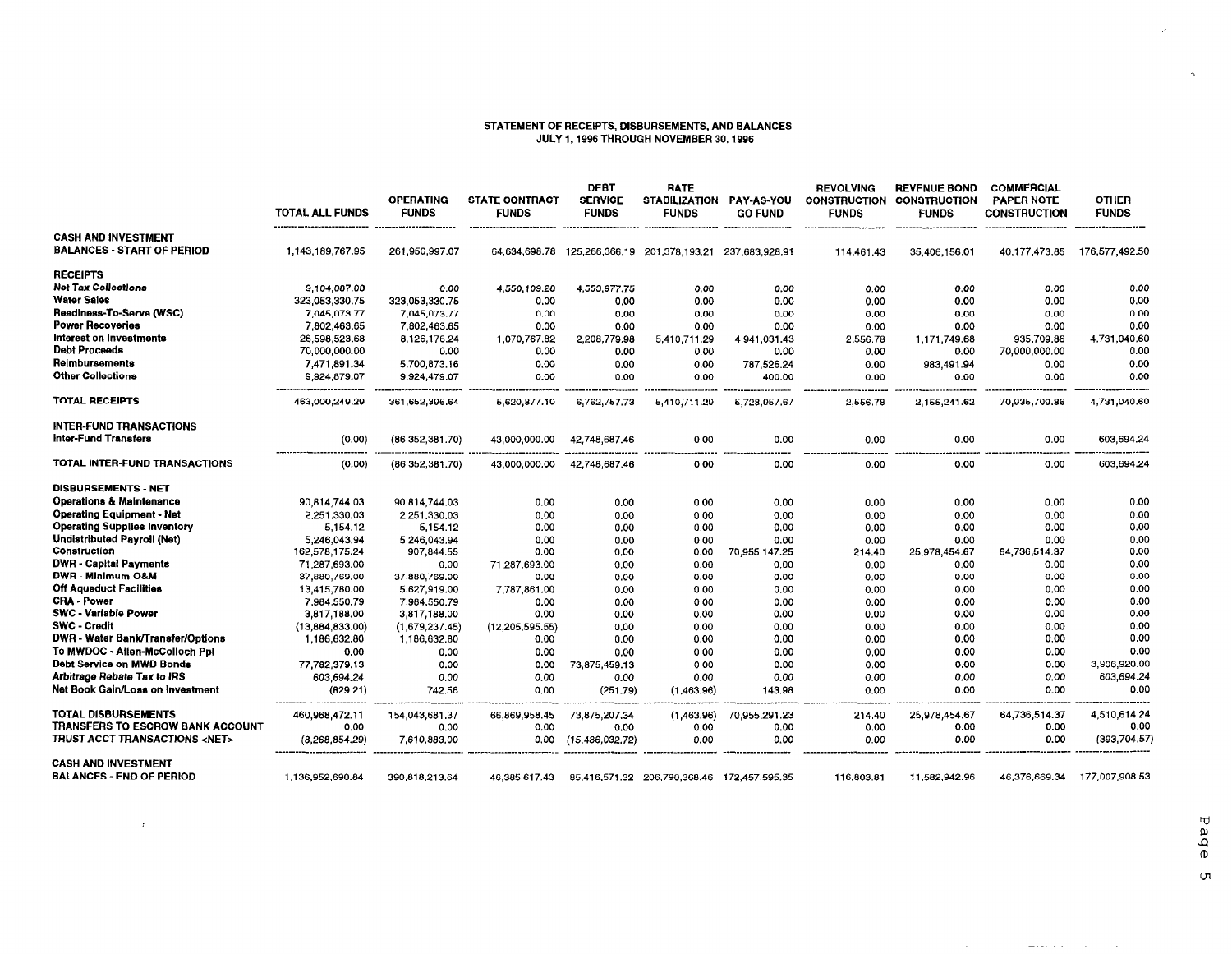## BALANCE SHEET AS OFNOVEMBER 30,1996

#### ASSETS

 $\bar{z}$ 

 $\bar{z}$ 

 $\frac{1}{4}$ 

 $\bar{z}$ 

| <b>CASH AND INVESTMENTS</b>                         |                    |
|-----------------------------------------------------|--------------------|
| Operating, Construction and Other                   | 998,821,784.67     |
| Held for Crossover Refunding Bonds                  | 138,130,906.17     |
| <b>Total Cash and Investments</b>                   | 1,136,952,690.84   |
| <b>ACCOUNTS RECEIVABLE</b>                          |                    |
| <b>Tax Assessments</b>                              | 78,992,890.25      |
| <b>Annexation Charges</b>                           | 21,406,472.15      |
| <b>Water Sales</b>                                  | 111,071,101.30     |
| Readiness-To-Serve (WSC)                            | 54,607,596.37      |
| Power Recoveries                                    | 1,918,636.49       |
| Interest Accrued on Investments                     | 18,564,474.63      |
| Notes Receivable                                    | 6,828,209.84       |
| Sundry                                              | (4.942.078.37)     |
| <b>Total Accounts Receivable</b>                    | 288,447,302.66     |
| Inventories                                         | 16,753,260.55      |
| OTHER ASSETS                                        |                    |
| <b>Deferred Charges</b>                             | 246,970,768.33     |
| Feasibility Studies, Reimbursables, etc.            | 13,877,497.13      |
| <b>Construction &amp; Right of Way Deposits</b>     | 26,246,450.21      |
|                                                     |                    |
| <b>Total Other Assets</b>                           | 287,094,715.67     |
| PROPERTY, PLANT AND EQUIPMENT                       |                    |
| Land, Easements & Right of Way                      | 384,744,440.33     |
| <b>Completed Features</b>                           | 1,731,357,711.56   |
| Work in Progress                                    | 1,607,971,381.03   |
| Less: Allowance for Depreciation                    | (497, 012, 101.06) |
| Total Comp. Features & WIP Net of Allow. for Depr.  | 2,842,316,991.53   |
| Preoperating Costs - Capitalized                    | 44,594,758.04      |
| Less: Portion Amortized                             | (19.420.601.71)    |
|                                                     |                    |
| <b>Total Preoperating Costs Net of Amortization</b> | 25, 174, 156.33    |
| Participation Rights - State Fac.                   | 2,791,551,151.67   |
| <b>Less: Portion Amortized</b>                      | (1,371,516,201.00) |
|                                                     |                    |
| Total State Fac. Partic. Rts Net of Amort.          | 1,420,034,950.67   |
| Participation Rights - Other Fac.                   | 152,954,845.01     |
| Less: Portion Amortized                             | (9,683,492.59)     |
|                                                     |                    |
| Total Other Fac. Partic. Rts. Net of Amort.         | 143,271,352.42     |
| Major Operating Equipment                           | 84,927,961.99      |
| Less: Allowance for Depreciation                    | (57,978,094.36)    |
|                                                     |                    |
| Total Major Operating Equipment Net of Depr.        | 26,949,867.63      |
| Total Assets                                        | 6,571,739,728.63   |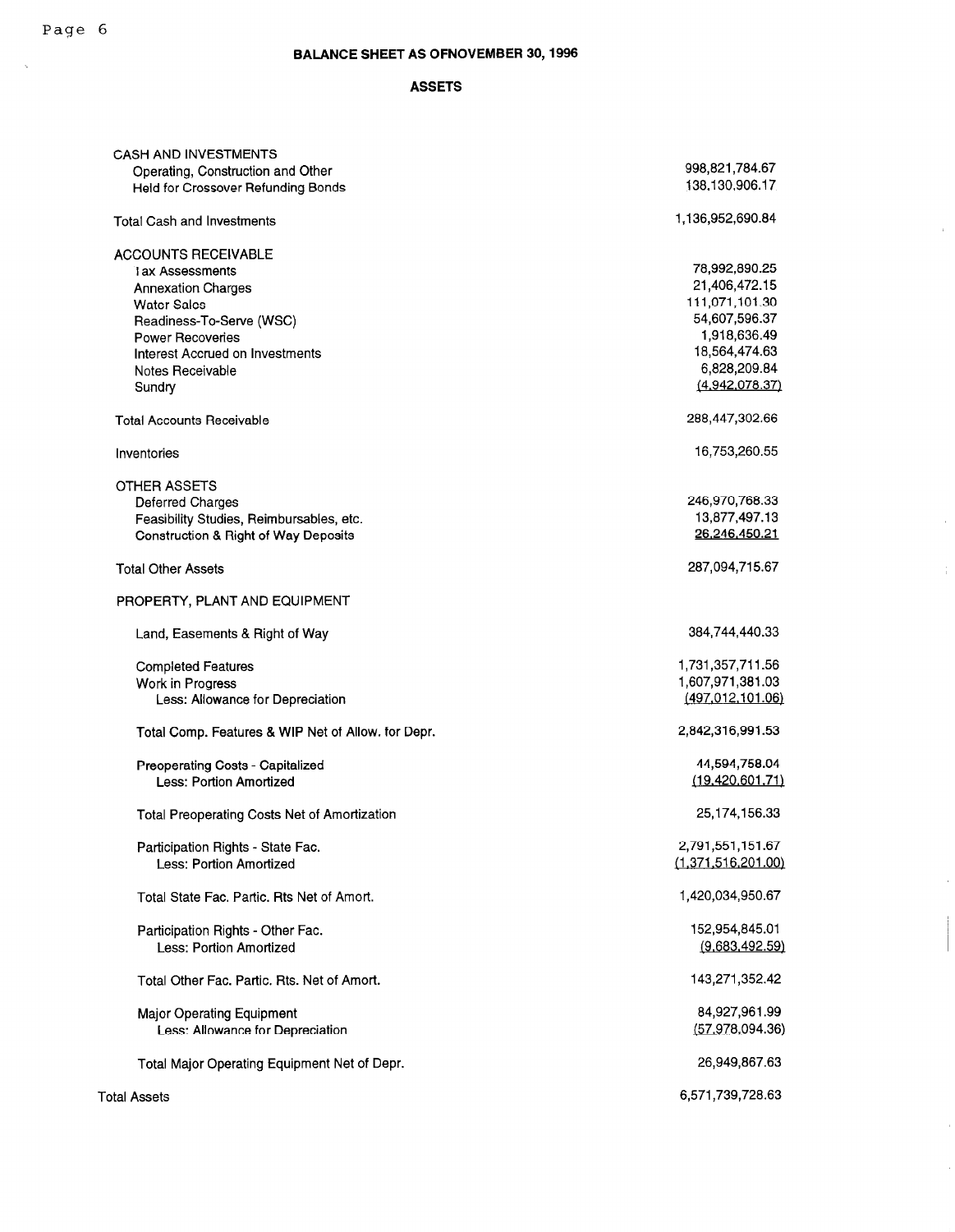$\begin{bmatrix} 1 \\ 1 \end{bmatrix}$ 

 $\overline{1}$ 

#### LIABILITIES AND EQUITY

#### ACCOUNTS PAYABLE & ACCRUED EXPENSE

 $\ddot{\phantom{a}}$ 

| <b>Commercial Paper Notes</b>                   | 200,000,000.00   |
|-------------------------------------------------|------------------|
| Matured Bonds & Coupon not                      |                  |
| <b>Presented for Payments</b>                   | 385,260.37       |
| Bond Int. Accrued but not Due                   | 41,466,726.29    |
| Accrued Prem. on Called Bonds                   | (34, 295, 12)    |
| <b>Total Bonds</b>                              | 41,817,691.54    |
| Participation Rights - State Facilities         | 185,350,006.00   |
| State Variable and Minimum OMP&R                | 149,303,077.96   |
| Services, Material, etc.                        | 19,361,790.59    |
| <b>Compensated Absences</b>                     | 21,998,954.94    |
| <b>Trust Funds</b>                              | 30,720,242.30    |
| <b>Customer Deposits</b>                        | 4.163.671.00     |
| Total Accounts Payable & Accrued Expense        | 652,715,434.33   |
| DEFERRED INCOME                                 |                  |
| Deferred Readiness-To-Serve (WSC)               | 37,362,493.00    |
| Deferred Water Sales                            | 984,787.54       |
| Deferred Tax Levies - Current Year              | 46,175,590.81    |
| <b>PERS Employer's Credits</b>                  | 19,761,946.40    |
| Deferred Interest                               | 0.00             |
| Deferred Water Bank Sales                       | 0.00             |
| <b>Total Deferred Income</b>                    | 104,284,817.75   |
| Long Term Obligations                           |                  |
| Bonds & Notes Payable:                          |                  |
| 1966/69 G.O. Bonds                              | 407,435,000.00   |
| * G.O. Refunding Bonds.                         | 193,548,400.00   |
| Revenue Bonds                                   | 737,440,000.00   |
| * Revenue Refunding Bonds                       | 591,307,247.00   |
| <b>Crossover Refunding Bonds</b>                | 138,085,000.00   |
| <b>Total Bonds &amp; Notes Payable</b>          | 2,067,815,647.00 |
| Other Long Term Obligations:                    |                  |
| Due to MWDOC - Allen-McColloch Pipeline.        | 34,490,864.00    |
| <b>Unamortized Bond Premium</b>                 | 4,058,654.43     |
| <b>Unamortized Bond Discount</b>                | (29,907,248.41)  |
| <b>Employees' Deferred Compensation Payable</b> | 33,023,190.42    |
| Obligation for Off-Aqueduct Power Facilities    | 139,246,379.00   |
| Interest to Be Rebated to IRS                   | 736,837.74       |
| Obligation for Iron Mountain Landfill Closure   | 2,663,000.00     |
| Total Other Long Term Obligations               | 184,311,677.18   |
| <b>EQUITY</b>                                   |                  |
| Contributions                                   | 35,880,254.70    |
| <b>Annexation Commitments</b>                   | 372,389,927.85   |
| <b>Other Retained Earnings</b>                  | 2,955,116,686.04 |
| <b>Estimated Income</b>                         | 199,225,283.78   |
| <b>Total Equity</b>                             | 3,562,612,152.37 |
| <b>TOTAL LIABILITIES AND EQUITY</b>             | 6,571,739,728.63 |
|                                                 |                  |

\* Net of Deferred Loss on Early Retirement of Debt. \$2,766,600.00 & \$20,657,642.00 respectively.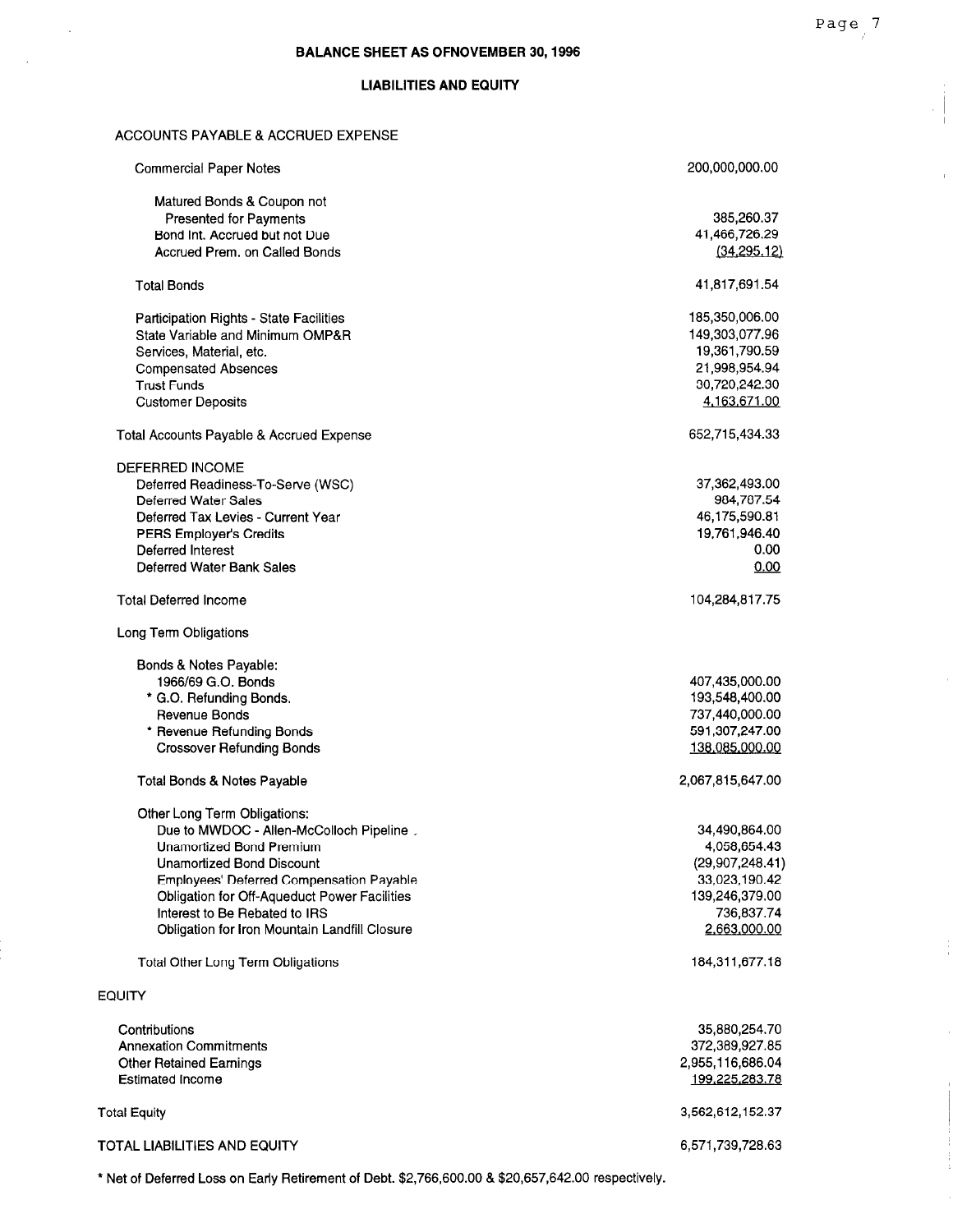### STATEMENT OF OPERATIONS

#### FISCAL YEAR THROUGH NOVEMBER 30,1996

### GROSS OPERATING INCOME

| <b>Water Sales:</b>                                     |                      | Acre Feet                 |                  |
|---------------------------------------------------------|----------------------|---------------------------|------------------|
| Treated                                                 | 596,890.10           | 245,131,193.60            |                  |
| Untreated                                               | 193,248.10           | 62,361,900.30             |                  |
| <b>Reclaimed Water</b>                                  |                      | 5,277,730.50<br>27,921.10 |                  |
|                                                         | 818,059.30           | 312,770,824.40            |                  |
| Readiness-To-Serve (WSC)                                |                      | 23,231,457.77             |                  |
| <b>Connection Maintenance Charge</b>                    |                      | 1,184,700.00              |                  |
| <b>Power Recoveries</b>                                 | 162,529,001.00 kWh ) | 7,215,420.61              | 344,402,402.78   |
|                                                         |                      |                           |                  |
| <b>OPERATION AND MAINTENANCE</b>                        |                      |                           |                  |
| Operations                                              |                      |                           |                  |
| <b>Power and Water Costs</b>                            |                      | 83,041,300.02             |                  |
|                                                         |                      | 67,200,573.66             | 150,241,873.68   |
| Operating Income before Amort. & Depr.                  |                      |                           | 194,160,529.10   |
|                                                         |                      |                           |                  |
| Amort. of Participation Rights                          |                      | 34,089,793.05             |                  |
| Depreciation, Plant                                     |                      | 13,240,682.00             | 47,330,475.05    |
| Operating Income                                        |                      |                           | 146,830,054.05   |
| <b>OTHER INCOME</b>                                     |                      |                           |                  |
| Net Tax Revenues                                        |                      | 32,415,362.58             |                  |
| Interest Earned on Investments                          |                      |                           |                  |
|                                                         |                      | 26,686,897.90             |                  |
| <b>Current Interest Levies - Annexation Commitments</b> |                      | 543,119.03                |                  |
| <b>Property Rentals</b>                                 |                      | 236,946.97                |                  |
| Gain on Land Sales                                      |                      | 8,387,303.00              |                  |
| Earnings on Escrow Accounts                             |                      | 0.00                      |                  |
| <b>Sundry Revenues</b>                                  |                      | 207,686.55                | 68,477,316.03    |
| INTEREST AND OTHER EXPENSE                              |                      |                           |                  |
| <b>Bond Interest Expense</b>                            |                      | 23,175,242.07             |                  |
| Adjustment for OAPF obligation                          |                      | 0.00                      |                  |
| Arbitrage Rebate Tax                                    |                      | 0.00                      |                  |
| <b>Sundry Expense</b>                                   |                      | 325,688.44                | 23,500,930.51    |
| Income before Annex Inc. & Prior Year' Adjust           |                      |                           | 191,806,439.57   |
|                                                         |                      |                           |                  |
| <b>ANNEXATION INCOME</b>                                |                      |                           |                  |
| Levies for Uncapitalized Annexation - Principal         |                      | 1,068.89                  |                  |
| New Annexations - Principal                             |                      | 1,306,353.87              | 1,307,422.76     |
| ADJUSTMENTS OF PRIOR YEAR' POWER AND WATER COSTS        |                      |                           | 6,111,421.45     |
| EXTRAORDINARY LOSS ON DEFEASANCE OF BONDS               |                      |                           |                  |
| <b>NET INCOME</b>                                       |                      |                           | 199,225,283.78   |
| RETAINED EARNINGS AT START OF YEAR                      |                      |                           | 3,327,506,613.89 |
| RETAINED EARNINGS TO DATE                               |                      |                           |                  |
|                                                         |                      |                           | 3,526,731,897.67 |

 $\hat{\boldsymbol{\theta}}$ 

 $\frac{1}{\mu}$ 

 $\frac{1}{4}$ 

 $\bar{z}$ 

 $\frac{1}{2}$  $\mathring{\mathring{+}}$ Ť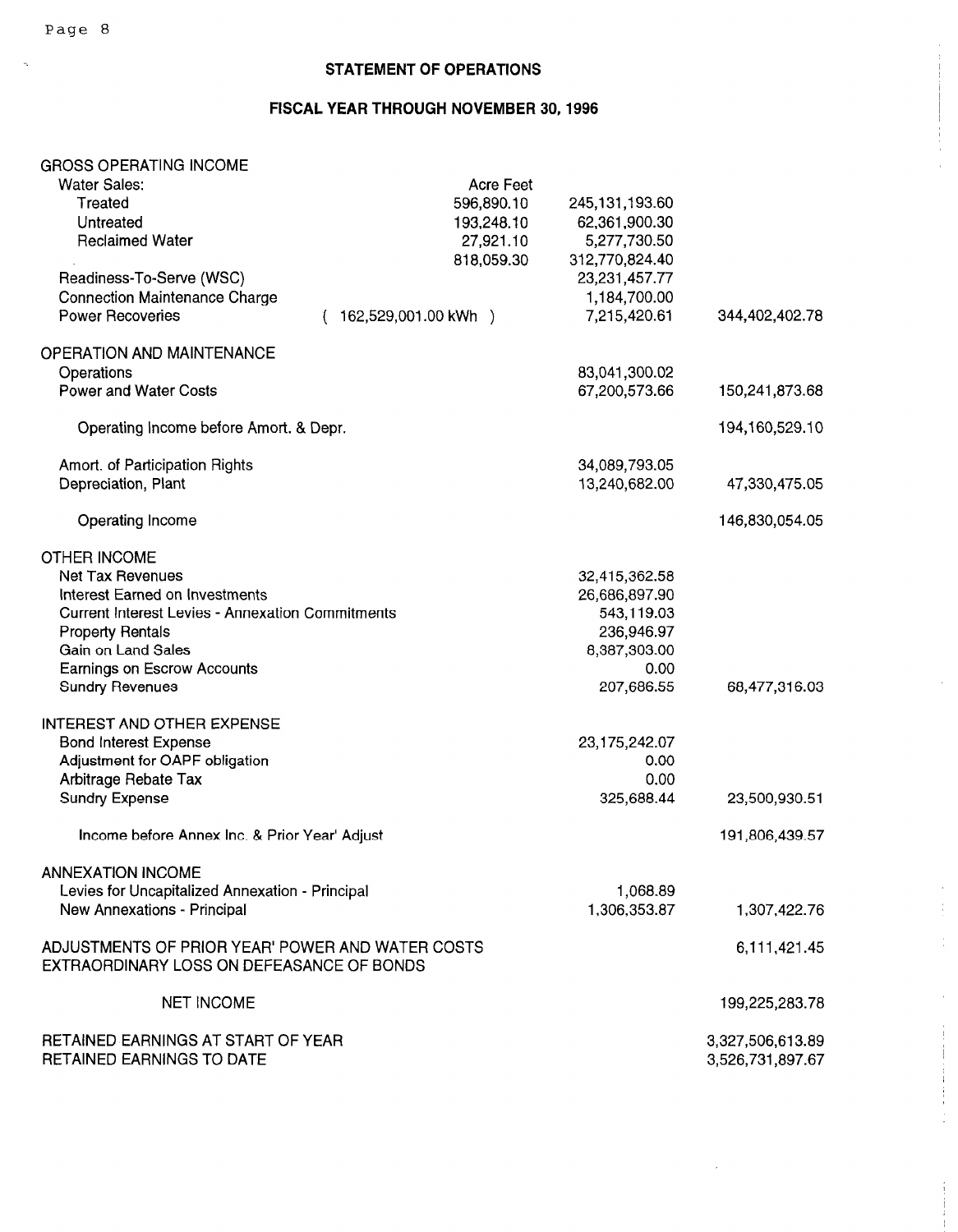$\overline{1}$  $\sim$  $\pm$ 

 $\sim$ 

ţ

 $\bar{\bar{z}}$ 

 $\sim$   $\sigma$ 

 $\lambda$ 

### FISCAL YEAR THROUGH NOVEMBER 30,1995

| <b>GROSS OPERATING INCOME</b>                           |                   |                |                  |
|---------------------------------------------------------|-------------------|----------------|------------------|
| <b>Water Sales:</b>                                     | <b>Acre Feet</b>  |                |                  |
| Treated                                                 | 596,931.00        | 243,176,155.20 |                  |
| Untreated                                               | 179,446.60        | 55,254,175.40  |                  |
| <b>Reclaimed Water</b>                                  | 20,468.20         | 3,121,667.30   |                  |
|                                                         | 796,845.80        | 301,551,997.90 |                  |
| Readiness-To-Serve (WSC)                                |                   | 23,744,408.59  |                  |
| <b>Connection Maintenance Charge</b>                    |                   | 1,234,725.00   |                  |
| <b>Power Recoveries</b>                                 | 101,995,848 kWh ) | 5,179,570.28   | 331,710,701.77   |
| <b>OPERATION AND MAINTENANCE</b>                        |                   |                |                  |
| Operations                                              |                   | 87,241,909.98  |                  |
| <b>Power and Water Costs</b>                            |                   | 61,681,529.76  | 148,923,439.74   |
| Operating Income before Amort. & Depr.                  |                   |                | 182,787,262.03   |
| Amort. of Participation Rights                          |                   | 40,320,918.05  |                  |
| Depreciation, Plant                                     |                   | 10,135,140.00  | 50,456,058.05    |
| Operating Income                                        |                   |                | 132,331,203.98   |
| <b>OTHER INCOME</b>                                     |                   |                |                  |
| <b>Net Tax Revenues</b>                                 |                   | 32,543,002.20  |                  |
| Interest Earned on Investments                          |                   | 30,882,931.22  |                  |
| <b>Current Interest Levies - Annexation Commitments</b> |                   | 609,345.49     |                  |
| <b>Property Rentals</b>                                 |                   | 213,232.67     |                  |
| Gain on Land Sales                                      |                   | 75,085.94      |                  |
|                                                         |                   |                |                  |
| Earnings on Escrow Accounts                             |                   |                |                  |
| <b>Sundry Revenues</b>                                  |                   | 418,097.52     | 64,741,695.04    |
| <b>INTEREST AND OTHER EXPENSE</b>                       |                   |                |                  |
| <b>Bond Interest Expense</b>                            |                   | 30,351,925.18  |                  |
| Adjustment for OAPF obligation                          |                   |                |                  |
| Arbitrage Rebate Tax                                    |                   |                |                  |
| <b>Sundry Expense</b>                                   |                   | 500,602.04     | 30,852,527.22    |
| Income before Annex Inc. & Prior Year' Adjust           |                   |                | 166,220,371.80   |
| <b>ANNEXATION INCOME</b>                                |                   |                |                  |
| Levies for Uncapitalized Annexation - Principal         |                   | 3,089.74       |                  |
| New Annexations - Principal                             |                   | 55,444.60      | 58,534.34        |
| ADJUSTMENTS OF PRIOR YEAR' POWER AND WATER COSTS        |                   |                | 8,193,069.00     |
| EXTRAORDINARY LOSS ON DEFEASANCE OF BONDS               |                   |                |                  |
| <b>NET INCOME</b>                                       |                   |                | 174,471,975.14   |
| RETAINED EARNINGS AT START OF YEAR                      |                   |                | 3,013,392,129.47 |
| RETAINED EARNINGS TO DATE                               |                   |                | 3,187,864,104.61 |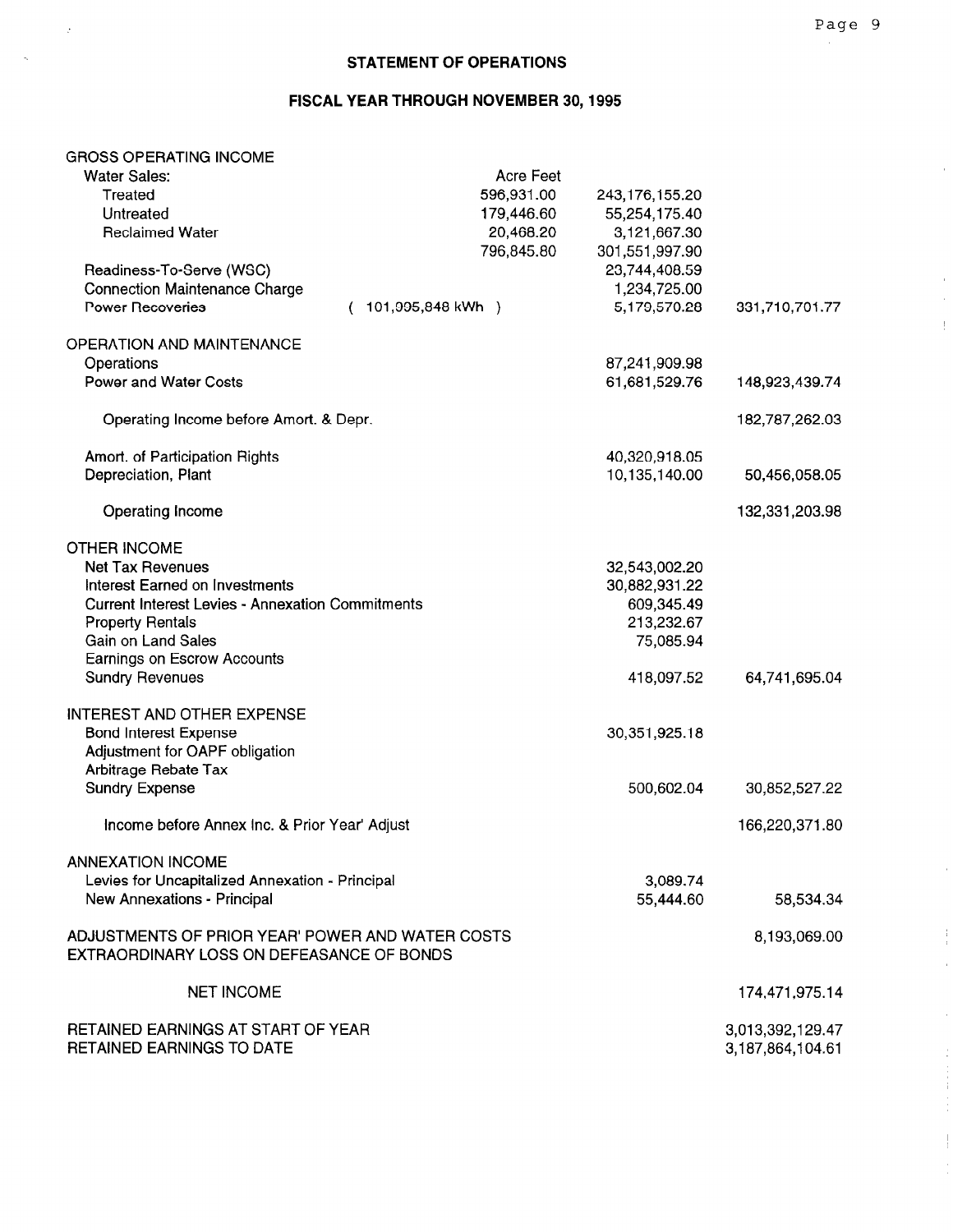## THE METROPOLITAN WATER DISTRICT OF SOUTHERN CALIFORNIA PROJECTED AND ACTUAL CONSTRUCTION COSTS



| <b>EXPENDITURES TO DATE (F/Y 1996-97)</b>     | 156.9 |
|-----------------------------------------------|-------|
| APPROPRIATIONS APPROVED TO DATE (F/Y 1996-97) | 617.0 |

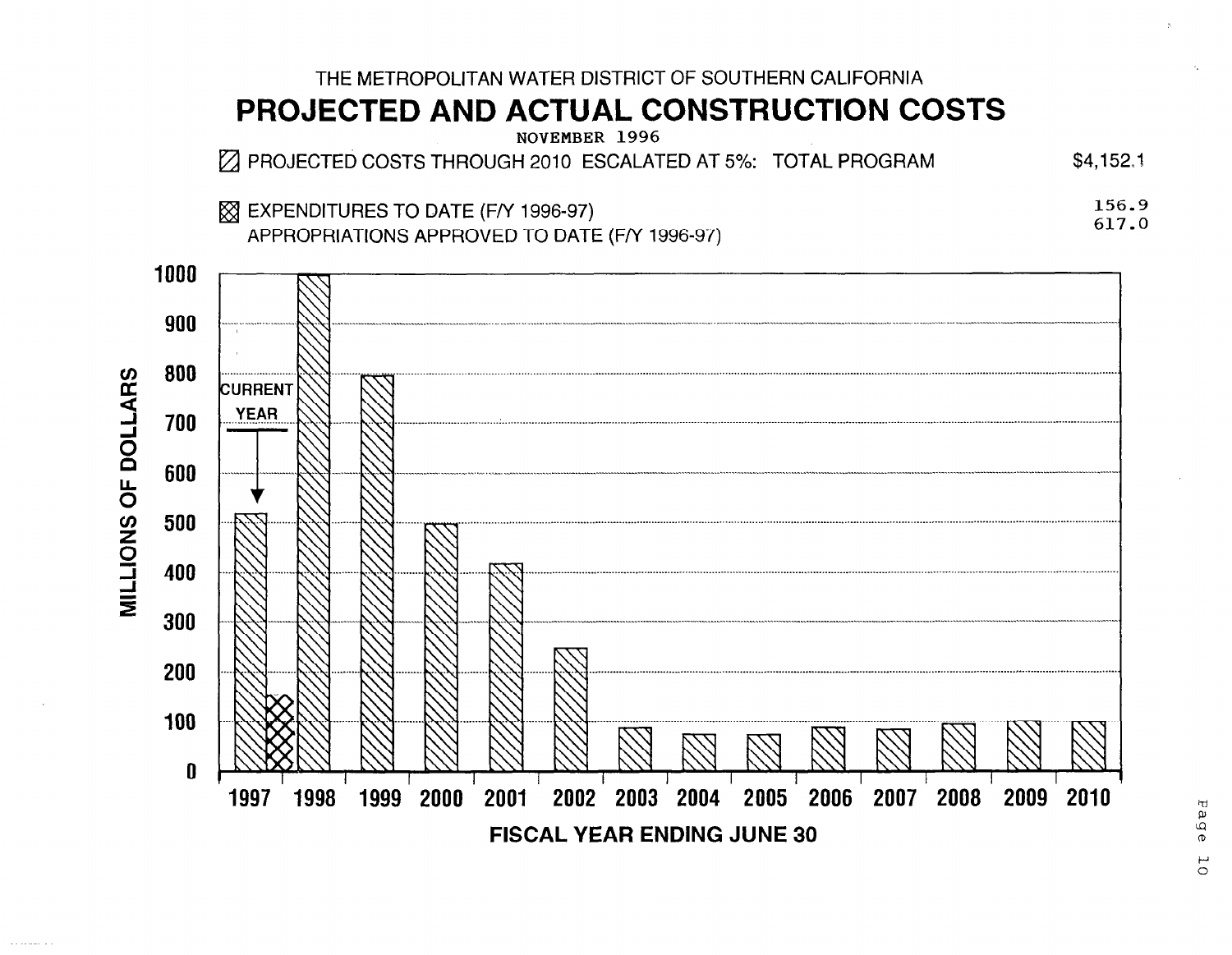## THE METROPOLITAN WATER DISTRICT OF SOUTHERN CALIFORNIA PROJECTED FIXED SWC CHARGES THROUGH 2035

| TRANSPORTATION                 | \$5,014 | * FROM ATTACHMENT 3, DEPARTMENT                                  |
|--------------------------------|---------|------------------------------------------------------------------|
| STORAGE & CONSERVATION         | 1,747   | OF WATER RESOURCES INVOICE DATED                                 |
| OFF-AQUEDUCT                   | 1,272   | JULY 1, 1996. ALL AMOUNTS IN 1996<br>DOLLARS. AMOUNT CHARGES ARE |
| <b>EAST BRANCH ENLARGEMENT</b> | 947     | BASED ON ORIGINAL ENTITLEMENT OF                                 |
| REVENUE BOND SURCHARGE<br>N    | 722     | 2,011,500 AF FOR 1997 - 2035.                                    |
| TOTAL                          | \$9,702 |                                                                  |

|                | 350        |        |      |        |                       |                             |      |          |     |               |            |        |               |             |       |       |      |      |                       |      |             |             |             |                |       |              |              |               |       |      |               |                        |              |               |       |               |              |        |               |       |
|----------------|------------|--------|------|--------|-----------------------|-----------------------------|------|----------|-----|---------------|------------|--------|---------------|-------------|-------|-------|------|------|-----------------------|------|-------------|-------------|-------------|----------------|-------|--------------|--------------|---------------|-------|------|---------------|------------------------|--------------|---------------|-------|---------------|--------------|--------|---------------|-------|
|                | 300        |        |      |        |                       |                             |      |          |     |               |            |        |               |             |       |       |      |      |                       |      |             |             |             |                |       |              |              |               |       |      |               |                        |              |               |       |               |              |        |               |       |
| アロコフリフ         | 250        |        |      |        |                       |                             |      |          |     |               |            |        |               |             |       |       |      |      |                       |      |             |             |             |                |       |              |              |               |       |      |               |                        |              |               |       |               |              |        |               |       |
|                | 200<br>150 |        | XXXX | 888888 | $\boldsymbol{\Sigma}$ | $\boldsymbol{\mathrm{XXZ}}$ | XXXX | <b>R</b> | XXX | $\frac{1}{2}$ | $\times 5$ | XXX    | $\frac{1}{2}$ | <b>XXXX</b> | XXXXI | 22222 | 双双   |      |                       |      |             |             |             |                |       |              |              |               |       |      |               |                        |              |               |       |               |              |        |               |       |
| <b>AILTING</b> | 100        | XXXXXX |      |        |                       | K                           | В    | XXX      | KXX | 88            | Ķ          | K<br>K |               |             |       |       |      | XXXX | <b>RRA</b>            | б    | ₿           |             |             |                |       |              |              |               |       |      |               |                        |              |               |       |               |              |        |               |       |
|                | 50         |        |      |        |                       |                             |      |          |     |               |            |        |               |             |       |       |      |      | $\boldsymbol{\Sigma}$ |      | <b>EXXX</b> | <b>EXXX</b> | <b>EXXX</b> | <b>BSSSSSS</b> | KXXXX | <b>EXXXX</b> | <b>EXXXX</b> | <b>BXXXXX</b> | XXXXX | XXXX | <b>EXXXXX</b> |                        |              |               |       |               |              |        |               |       |
|                | Π          |        |      |        |                       |                             |      |          |     |               |            |        |               |             |       |       |      |      |                       |      |             |             |             |                |       |              |              |               |       |      |               | $\mathbf{X}\mathbf{X}$ | <b>XXXXX</b> | $\frac{1}{2}$ | XXXXX | $\frac{1}{2}$ | <b>XXXXX</b> | 888888 | $\frac{1}{2}$ | XXXXX |
|                |            | 1997   |      |        | 2000                  |                             |      | 2003     |     |               | 2006       |        |               | 2009        |       |       | 2012 |      |                       | 2015 |             |             | 2018        |                |       | 2021         |              |               | 2024  |      |               | 2027                   |              |               | 2030  |               |              | 2033   |               | 2035  |

Page

 $\overline{\phantom{0}}$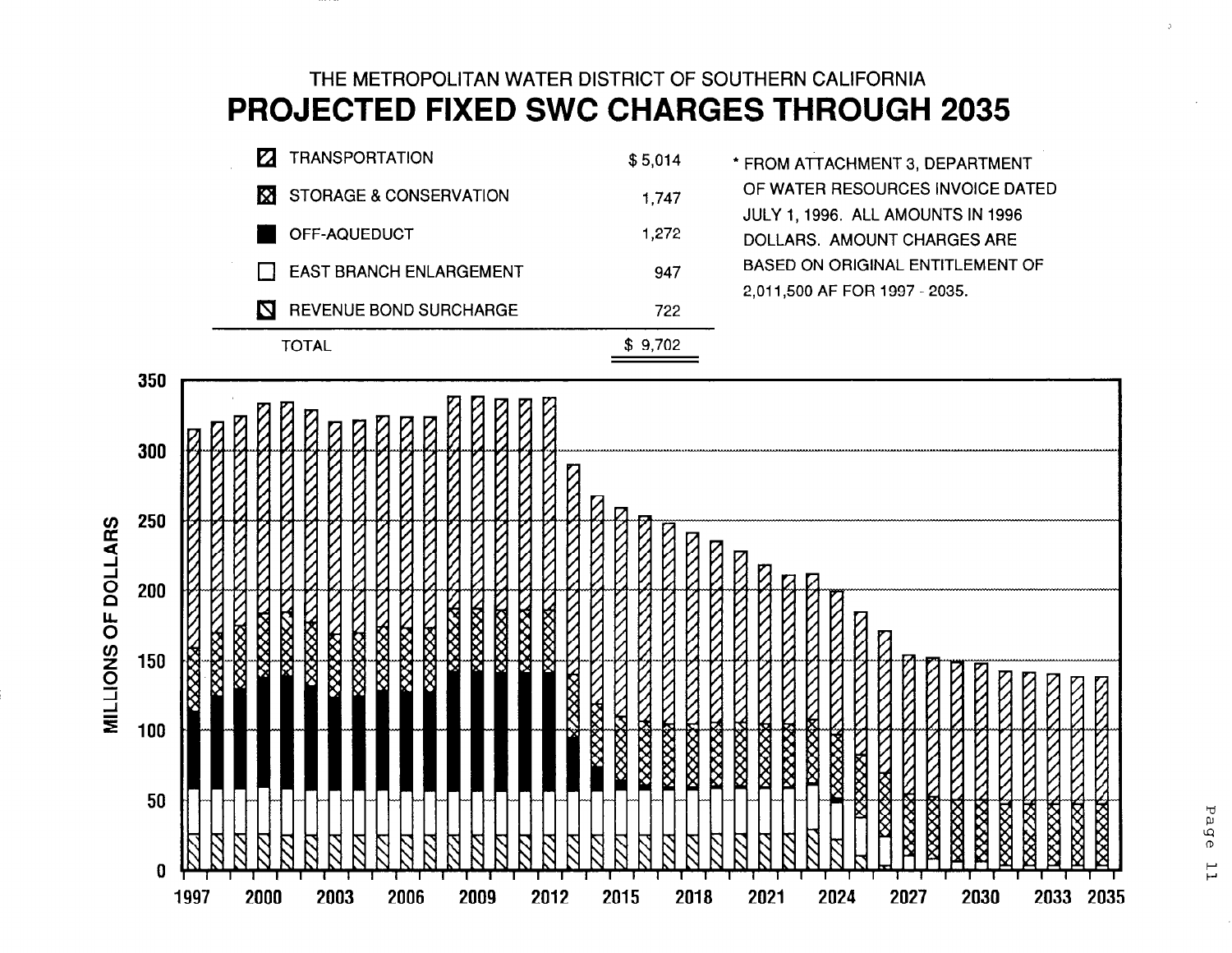# THE METROPOLITAN WATER DISTRICT OF SOUTHERN CALIFORNIA HISTORICAL CONSTRUCTION EXPENDITURES

from 7-l-66 through 6-30-96



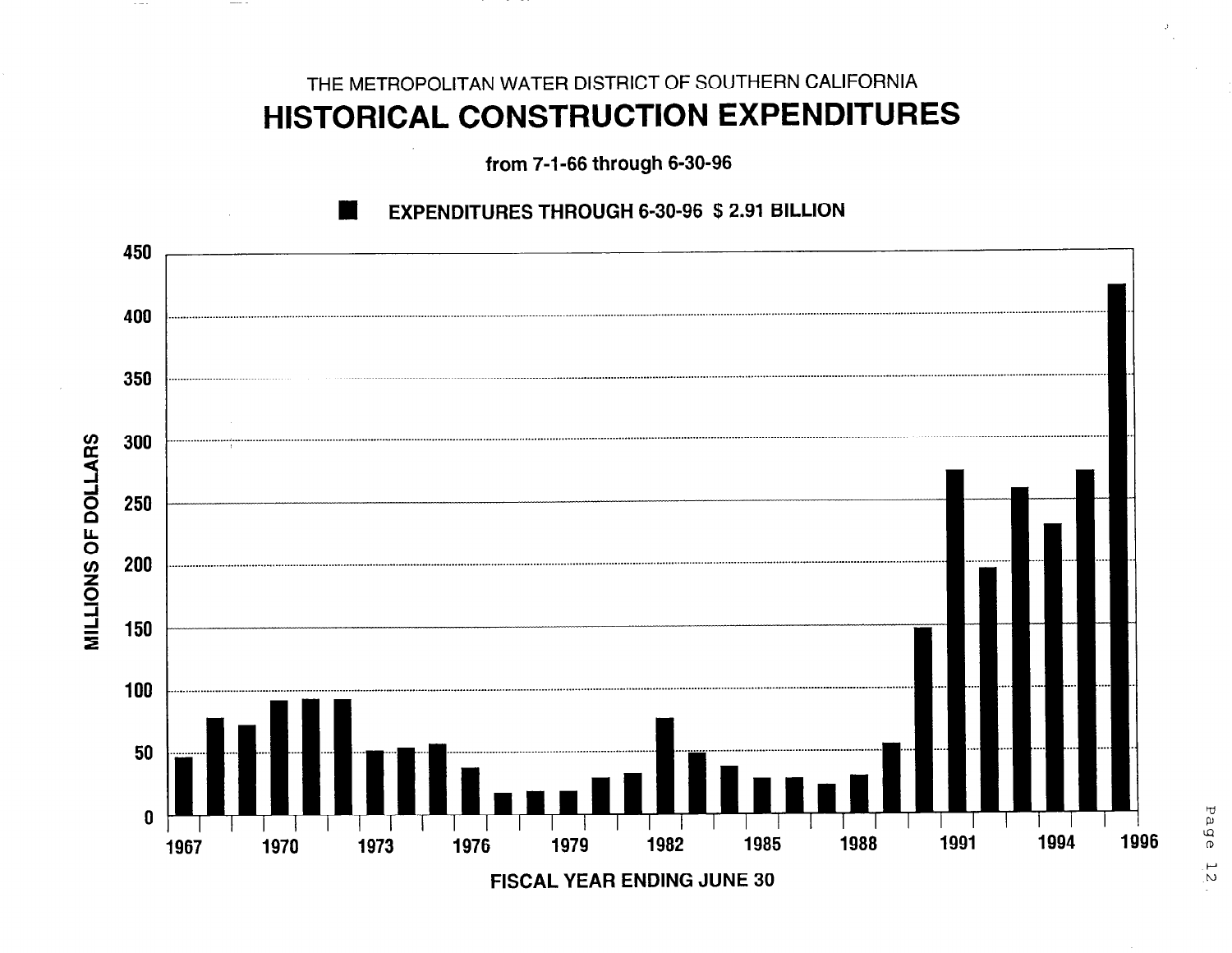

December 12, 1996

 $\bar{y}$ Board of Directors

General Counsel Fram:

#### Review as to Eligibility of Securities Invested in by the Treasurer Subject: for the Month of November 1996

Pursuant to Sections 2741(a) and 5101(b)(5) of the Administrative Code, this office has examined the Treasurer's Monthly Report to the Board for the month of November 1996 covering the investment of securities for that period. The reported forms of investment are within the eligible group of securities authorized by Section 5101(b)(2) of the Administrative Code, and as of the end of the month are within the percentage constraints specified in that section.

N. Gregory Haylor

SBB:mg #2926

cc: J. R. Wodraska L. H. Becker D. I. Furukawa R. N. Marumoto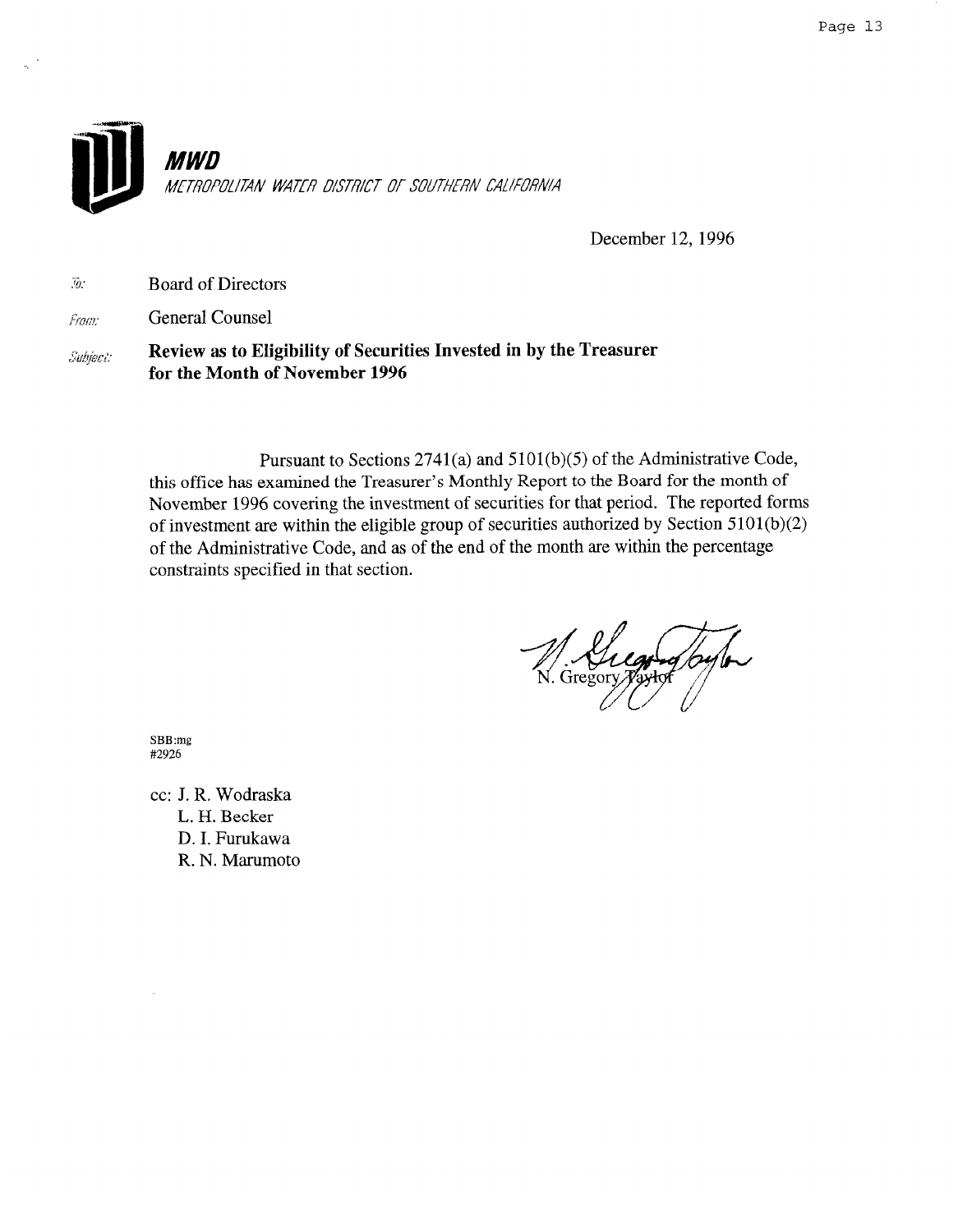.~.



December 5, 1996

To: General Manager

From: Treasurer

Subject: Treasurer's Monthly Report - November 1996

This letter transmits a summary report of investments and cash balances and yield comparisons for the end of the current month. A detail report of investments is tiled each month with the Executive Secretary. the MWD Administrative Code. These reports are required by Section 5114 of All of the investments comply with Chapter 5101 of the MWD Administrative Code and the Investment Policy dated June 12, 1996.

as follows: District investments are held in various funds designated for certain purposes

| <b>Operating Funds</b><br><b>State Water Contract Fund</b><br>Debt Service Funds<br>Rate Stabilization Funds<br>Total | Book Value<br>\$395,890,000<br>46,385,000<br>84,373,000<br>206,519,000<br>\$733,167,000 | Market Value<br>\$737,042,000 |
|-----------------------------------------------------------------------------------------------------------------------|-----------------------------------------------------------------------------------------|-------------------------------|
| <b>Construction and Trust Funds</b>                                                                                   | \$269,405,000                                                                           | \$278,163,000                 |

|  |                           | <b>Interest Earnings</b>               |                                                                           |       |         |
|--|---------------------------|----------------------------------------|---------------------------------------------------------------------------|-------|---------|
|  | Month                     | Fiscal Year<br>t <u>o Date</u>         | Weighted Average Portfolio 1 Year<br>Days to Maturity Yield Treasury Bill |       |         |
|  |                           | November 1996 \$4,802,395 \$23,416,997 | 469                                                                       | 6.01% | 5 3 5 % |
|  | November 1995 \$5,555,865 | \$26,634,960                           | 390                                                                       | 6.30% | 5.35%   |

Kzzy Mran animoto

RNM:yc

Attachments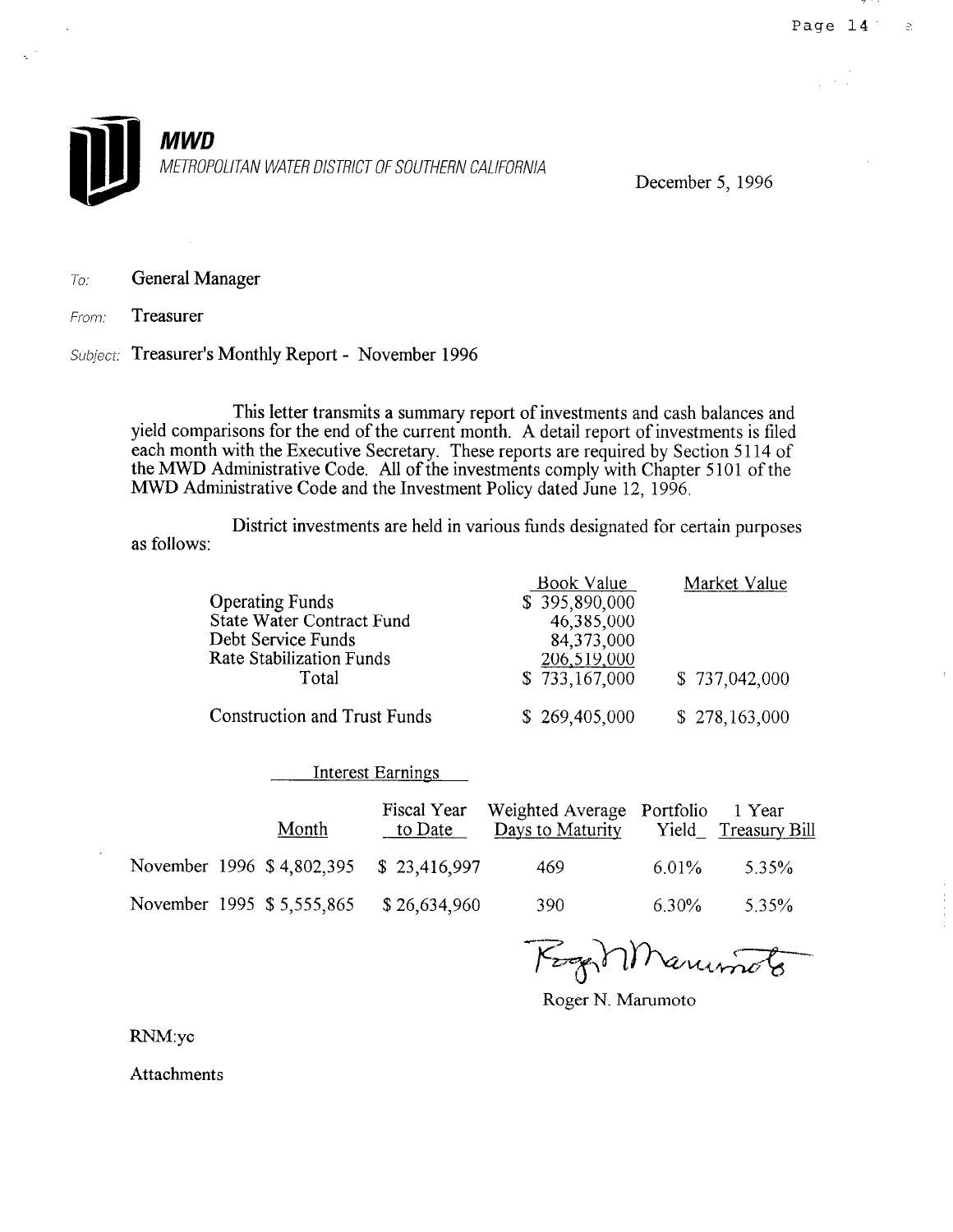|                                                          |                   | (DIOWII at DOOK Y after and III & THOUSANDS)                                                                                                                                                                                             |                   |                                                                                                                                                                                                                                                                                                                                                                                                                                                                                       |                |       |                             |
|----------------------------------------------------------|-------------------|------------------------------------------------------------------------------------------------------------------------------------------------------------------------------------------------------------------------------------------|-------------------|---------------------------------------------------------------------------------------------------------------------------------------------------------------------------------------------------------------------------------------------------------------------------------------------------------------------------------------------------------------------------------------------------------------------------------------------------------------------------------------|----------------|-------|-----------------------------|
| <b>SECURITIES:</b>                                       |                   | <b>BALANCE PURCHASES</b>                                                                                                                                                                                                                 | <b>SALES</b>      | <b>MATURITIES</b>                                                                                                                                                                                                                                                                                                                                                                                                                                                                     | <b>BALANCE</b> |       | % of Portfolio<br>ACT. CODE |
| <b>U. S. TREASURY</b>                                    |                   |                                                                                                                                                                                                                                          |                   | $$142.403$ $$12.385$                                                                                                                                                                                                                                                                                                                                                                                                                                                                  |                | 12.1  | 100                         |
| U.S. GUARANTEES-GNMA'S                                   |                   |                                                                                                                                                                                                                                          |                   | $$7.725$ $$534.77$ $$534.77$ $$534.7724$                                                                                                                                                                                                                                                                                                                                                                                                                                              |                | 0.8   | 100                         |
| FEDERAL AGENCIES                                         |                   |                                                                                                                                                                                                                                          |                   | $$118,235$ $$4,547$ $$118,235$                                                                                                                                                                                                                                                                                                                                                                                                                                                        | \$118,285      | 11.8  | 50                          |
| REPURCHASE AGREEMENTS                                    |                   |                                                                                                                                                                                                                                          |                   | $\frac{1}{2}$ \$184,000 $\frac{1}{2}$ \$2,921,137 $\frac{1}{2}$ $\frac{1}{2}$ $\frac{1}{2}$ $\frac{1}{2}$ $\frac{1}{2}$ $\frac{1}{2}$ $\frac{1}{2}$ $\frac{1}{2}$ $\frac{1}{2}$ $\frac{1}{2}$ $\frac{1}{2}$ $\frac{1}{2}$ $\frac{1}{2}$ $\frac{1}{2}$ $\frac{1}{2}$ $\frac{1}{2}$ $\frac{1}{2}$ $\frac{1}{2}$                                                                                                                                                                         |                | 30.4  | 50                          |
| <b>BANKERS' ACCEPTANCES</b>                              |                   |                                                                                                                                                                                                                                          |                   | $$30,638$ $$125,060$ $$87,400$                                                                                                                                                                                                                                                                                                                                                                                                                                                        | \$68,298       | 6.8   | 40                          |
| <b>COMMERCIAL PAPER</b>                                  |                   |                                                                                                                                                                                                                                          |                   | $$292,575$ $$1,284,713$ $$1,284,713$                                                                                                                                                                                                                                                                                                                                                                                                                                                  | \$168,950      | 16.9  | 30                          |
| NEGOTIABLE CERTIFICATES \$86,001 \$154,002<br>OF DEPOSIT |                   |                                                                                                                                                                                                                                          |                   | \$156,002                                                                                                                                                                                                                                                                                                                                                                                                                                                                             | \$84,001       | 8.4   | 20                          |
| <b>SHARES OF BENEFICIAL</b><br><b>INTEREST</b>           |                   | 化高温性 \$0.5万元,不是最多是一个人的人。                                                                                                                                                                                                                 |                   |                                                                                                                                                                                                                                                                                                                                                                                                                                                                                       | $\sim 80$ .    | 0.0   | 15                          |
| LOCAL AGENCY INVESTMENT<br>FUND - CALIFORNIA             |                   |                                                                                                                                                                                                                                          |                   | $\mathbb{E}\left[\mathbb{E}\left[\mathbf{320,000}\right]^{\circ}\right] \leq \mathbb{E}\left[\mathbb{E}\left[\mathbb{E}\left[\mathbf{320,000}\right]^{\circ}\right]\right] \leq \mathbb{E}\left[\mathbb{E}\left[\mathbf{320,000}\right]^{\circ}\right] \leq \mathbb{E}\left[\mathbb{E}\left[\mathbf{320,000}\right]^{\circ}\right] \leq \mathbb{E}\left[\mathbb{E}\left[\mathbf{320,000}\right]^{\circ}\right] \leq \mathbb{E}\left[\mathbb{E}\left[\mathbf{320,000}\right]^{\circ}\$ |                | 2.0   |                             |
| MEDIUM TERM NOTES                                        |                   |                                                                                                                                                                                                                                          |                   | <b>1.</b> $$64.154$ $$8.552$ $$1.11$ $$5.509$                                                                                                                                                                                                                                                                                                                                                                                                                                         | \$67,197       | 6.7   | 20                          |
| ASSET-BACKED SECURITIES                                  | \$40,829          | Ŵ.                                                                                                                                                                                                                                       |                   | \$603                                                                                                                                                                                                                                                                                                                                                                                                                                                                                 | \$40,226       | 4.0   | 10                          |
| MUNICIPAL BONDS                                          |                   | with the $\mathbb{S}1$ , $\mathbb{S}0$ $\mathbb{S}$ and the contribution of the contribution of the contribution of the contribution of the contribution of the contribution of the contribution of the contribution of the contribution |                   |                                                                                                                                                                                                                                                                                                                                                                                                                                                                                       | \$1,506        | 0.1   |                             |
| <b>SUBTOTAL</b>                                          | \$987,594         | \$4,498,545                                                                                                                                                                                                                              | \$0               | \$4,483,567                                                                                                                                                                                                                                                                                                                                                                                                                                                                           | \$1,002,572    | 100.0 |                             |
| CASH:                                                    |                   |                                                                                                                                                                                                                                          |                   |                                                                                                                                                                                                                                                                                                                                                                                                                                                                                       |                |       |                             |
| DEMAND ACCOUNTS                                          |                   |                                                                                                                                                                                                                                          |                   |                                                                                                                                                                                                                                                                                                                                                                                                                                                                                       | \$2,224        |       |                             |
| PETTY CASH                                               | \$10 <sub>1</sub> |                                                                                                                                                                                                                                          | Report Follows    |                                                                                                                                                                                                                                                                                                                                                                                                                                                                                       | \$10           |       | (A)                         |
| LESS OVERNIGHT INVEST.                                   | $$(\$6,561)$      |                                                                                                                                                                                                                                          | $$576$ and $$576$ |                                                                                                                                                                                                                                                                                                                                                                                                                                                                                       | $(\$5,984)$    |       | (B)                         |
| <b>SUBTOTAL</b>                                          | $(\$6,151)$       | \$2,401                                                                                                                                                                                                                                  | \$0               | \$0                                                                                                                                                                                                                                                                                                                                                                                                                                                                                   | $(\$3,750)$    |       |                             |
| <b>TOTAL</b>                                             | \$981,443         | $\sqrt{4,500,946}$                                                                                                                                                                                                                       | \$0               | \$4,483,567                                                                                                                                                                                                                                                                                                                                                                                                                                                                           | \$998,822      |       |                             |

#### Summary Report of Investment Activity & Status of Cash for the Month Ending November 30, 1996 (Shown at Book Value and in \$ Thousands)

A) Petty Cash, \$10,000

Ż

B) Includes investment of outstanding checks.

Note: Sales and Purchases may contain internal transfers.

Note: Excludes \$138,130,910 in cash and securites held in escrow for the District's crossover refunding bonds.